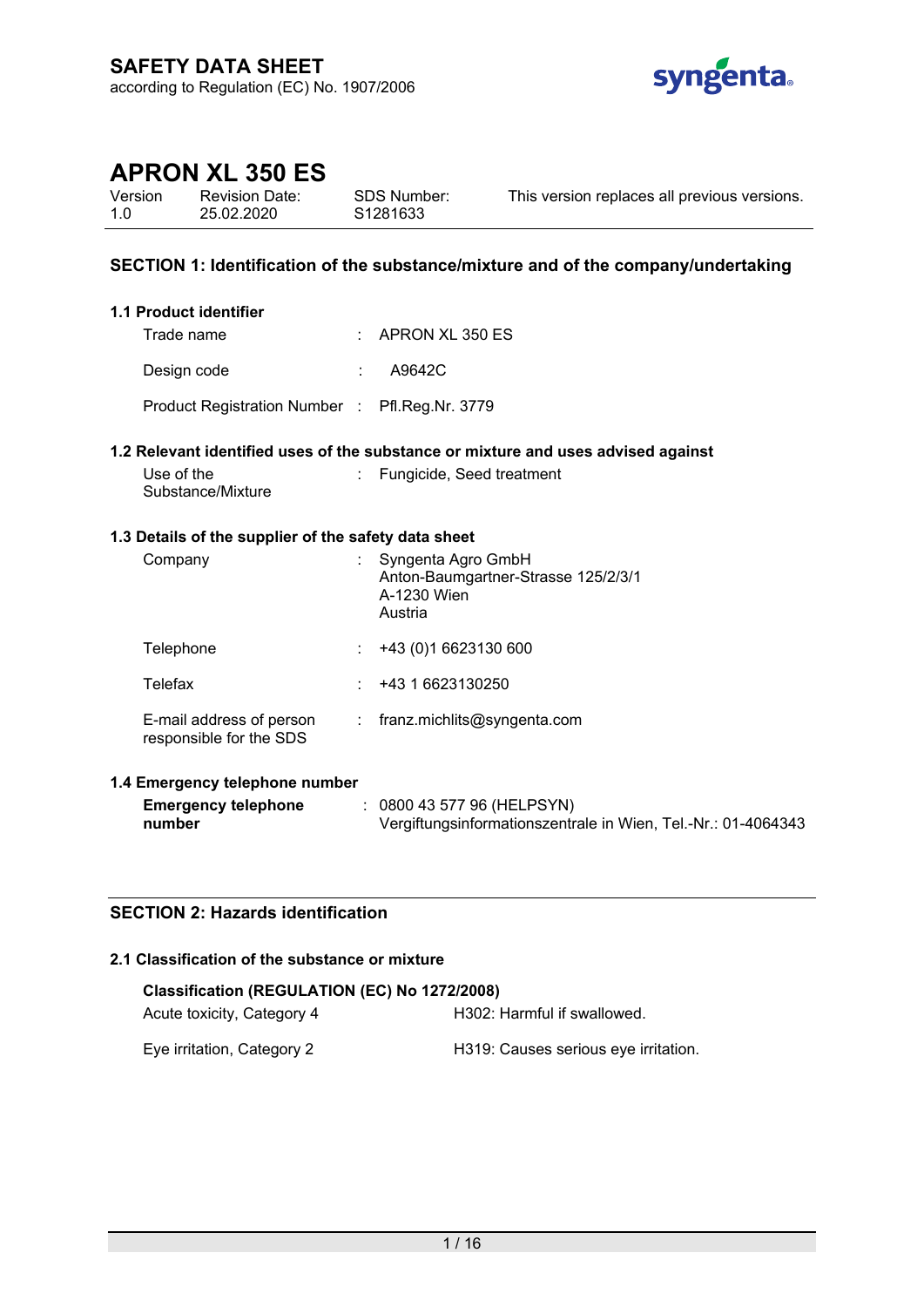

| Version | <b>Revision Date:</b> |
|---------|-----------------------|
| 1.0     | 25.02.2020            |

SDS Number: S1281633

This version replaces all previous versions.

### **2.2 Label elements**

| Labelling (REGULATION (EC) No 1272/2008) |  |                                                                                                                                                                                                                                |  |
|------------------------------------------|--|--------------------------------------------------------------------------------------------------------------------------------------------------------------------------------------------------------------------------------|--|
| Hazard pictograms                        |  |                                                                                                                                                                                                                                |  |
| Signal word                              |  | Warning                                                                                                                                                                                                                        |  |
| <b>Hazard statements</b>                 |  | Harmful if swallowed.<br>H302<br>H319<br>Causes serious eye irritation.                                                                                                                                                        |  |
| Supplemental Hazard<br><b>Statements</b> |  | For professional users only.                                                                                                                                                                                                   |  |
|                                          |  | <b>EUH401</b><br>To avoid risks to human health and the<br>environment, comply with the instructions for use.                                                                                                                  |  |
|                                          |  | <b>EUH208</b><br>Contains 1,2-benzisothiazol-3-one.<br>May produce an allergic reaction.                                                                                                                                       |  |
| Precautionary statements                 |  | P <sub>101</sub><br>If medical advice is needed, have product container or<br>label at hand.<br>P <sub>102</sub><br>Keep out of reach of children.                                                                             |  |
|                                          |  | <b>Prevention:</b><br>P270<br>Do not eat, drink or smoke when using this product.<br>P280<br>Wear protective gloves/ protective clothing/ eye<br>protection/ face protection.<br>P284<br>Wear respiratory protection.          |  |
|                                          |  | <b>Response:</b><br>P301 + P312<br>IF SWALLOWED: Call a POISON CENTER or<br>doctor/ physician if you feel unwell.<br>P337 + P313<br>If eye irritation persists: Get medical advice/<br>attention.<br>P391<br>Collect spillage. |  |
|                                          |  | Disposal:<br>P <sub>501</sub><br>Dispose of contents/ container to an approved waste<br>disposal plant.                                                                                                                        |  |

Hazardous components which must be listed on the label: metalaxyl-M (ISO)

## **2.3 Other hazards**

This substance/mixture contains no components considered to be either persistent, bioaccumulative and toxic (PBT), or very persistent and very bioaccumulative (vPvB) at levels of 0.1% or higher.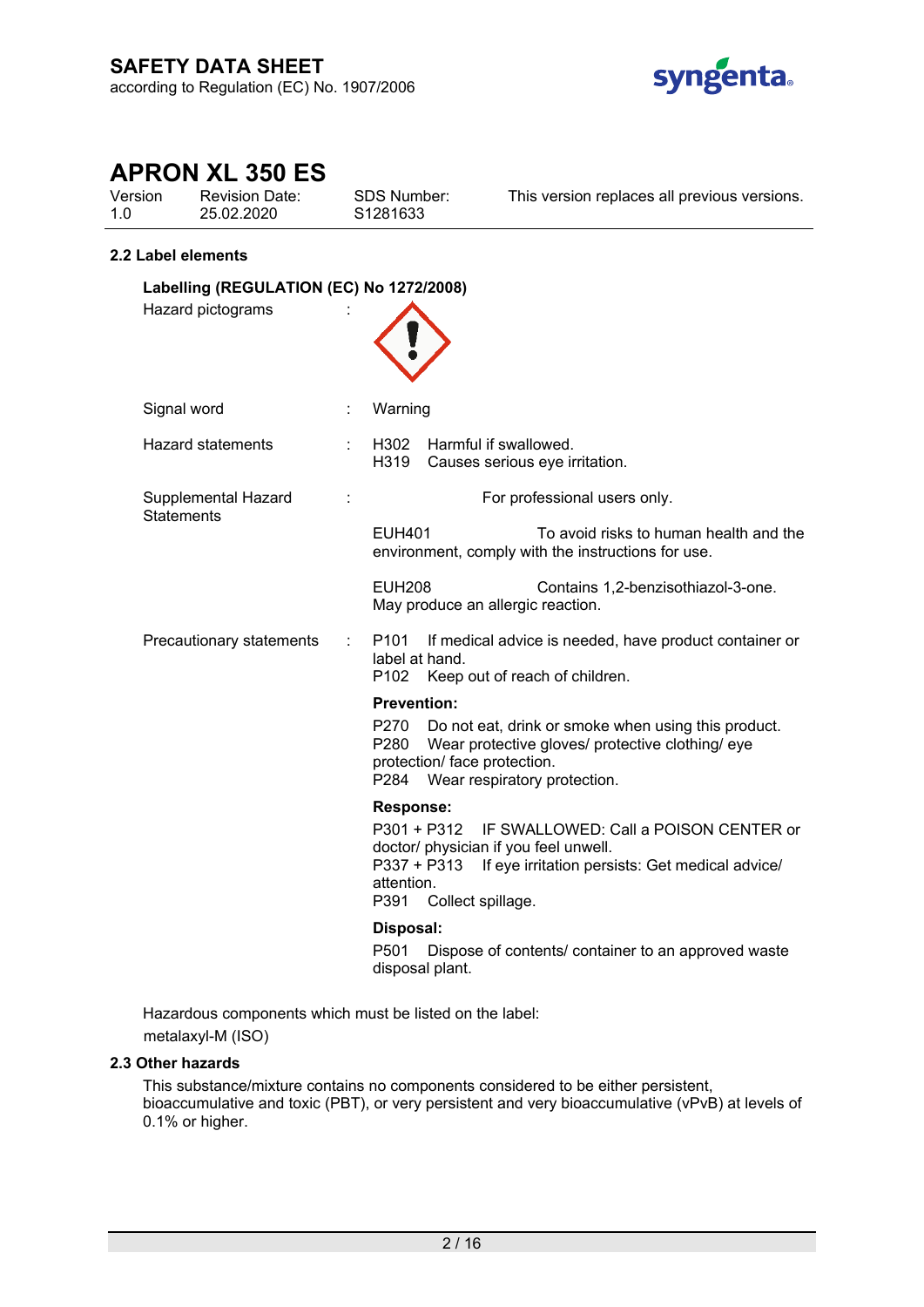

Version 1.0 Revision Date: 25.02.2020

SDS Number: S1281633

This version replaces all previous versions.

## **SECTION 3: Composition/information on ingredients**

#### **3.2 Mixtures**

#### **Components**

| Chemical name                                                                     | CAS-No.<br>EC-No.<br>Index-No.<br>Registration number      | Classification                                                                                                  | Concentration<br>(% w/w) |
|-----------------------------------------------------------------------------------|------------------------------------------------------------|-----------------------------------------------------------------------------------------------------------------|--------------------------|
| metalaxyl-M (ISO)                                                                 | 70630-17-0<br>612-163-00-0                                 | Acute Tox. 4; H302<br>Eye Dam. 1; H318                                                                          | $>= 30 - 50$             |
| poly(oxy-1,2-ethanediyl), $-[2,4,6-$<br>tris(1-phenylethyl)phenyl]- -<br>hydroxy- | 99734-09-5                                                 | Aquatic Chronic 3;<br>H412                                                                                      | $>= 2.5 - 10$            |
| 1,2-benzisothiazol-3(2H)-one                                                      | 2634-33-5<br>220-120-9<br>613-088-00-6<br>01-2120761540-60 | Acute Tox. 4; H302<br>Skin Irrit. 2; H315<br>Eye Dam. 1; H318<br>Skin Sens. 1; H317<br>Aquatic Acute 1;<br>H400 | $>= 0,0025 - 5$<br>0,025 |

For explanation of abbreviations see section 16.

# **SECTION 4: First aid measures**

## **4.1 Description of first aid measures**

| General advice          | : Have the product container, label or Safety Data Sheet with<br>you when calling the emergency number, a poison control<br>center or physician, or going for treatment.                                 |
|-------------------------|----------------------------------------------------------------------------------------------------------------------------------------------------------------------------------------------------------|
| If inhaled              | Move the victim to fresh air.<br>If breathing is irregular or stopped, administer artificial<br>respiration.<br>Keep patient warm and at rest.<br>Call a physician or poison control centre immediately. |
| In case of skin contact | : Take off all contaminated clothing immediately.<br>Wash off immediately with plenty of water.<br>If skin irritation persists, call a physician.<br>Wash contaminated clothing before re-use.           |
| In case of eye contact  | Rinse immediately with plenty of water, also under the eyelids,<br>for at least 15 minutes.<br>Remove contact lenses.<br>Immediate medical attention is required.                                        |
| If swallowed            | : If swallowed, seek medical advice immediately and show this<br>container or label.<br>Do NOT induce vomiting.                                                                                          |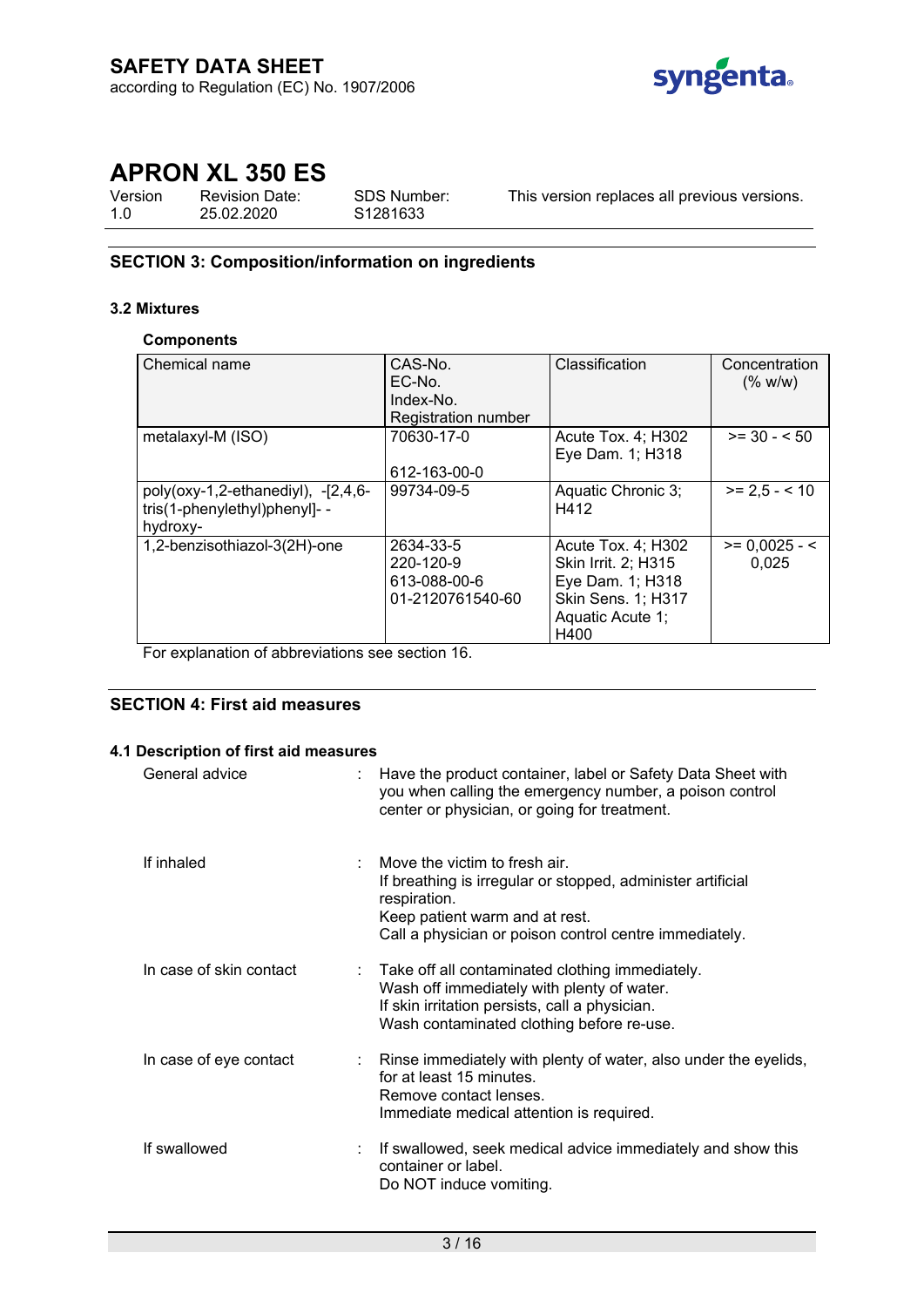

| Version<br>1.0 |              | <b>APRON XL 350 ES</b><br><b>Revision Date:</b><br>25.02.2020   | <b>SDS Number:</b><br>S1281633                                                                                                           | This version replaces all previous versions.                                                                                                                                                                             |
|----------------|--------------|-----------------------------------------------------------------|------------------------------------------------------------------------------------------------------------------------------------------|--------------------------------------------------------------------------------------------------------------------------------------------------------------------------------------------------------------------------|
|                |              | 4.2 Most important symptoms and effects, both acute and delayed |                                                                                                                                          |                                                                                                                                                                                                                          |
|                | Symptoms     |                                                                 | Nonspecific                                                                                                                              | No symptoms known or expected.                                                                                                                                                                                           |
|                |              |                                                                 |                                                                                                                                          | 4.3 Indication of any immediate medical attention and special treatment needed                                                                                                                                           |
|                | Treatment    |                                                                 | Treat symptomatically.                                                                                                                   | There is no specific antidote available.                                                                                                                                                                                 |
|                |              | <b>SECTION 5: Firefighting measures</b>                         |                                                                                                                                          |                                                                                                                                                                                                                          |
|                |              | 5.1 Extinguishing media                                         |                                                                                                                                          |                                                                                                                                                                                                                          |
|                |              | Suitable extinguishing media                                    | Extinguishing media - small fires<br>carbon dioxide.<br>Extinguishing media - large fires<br>Alcohol-resistant foam<br>or<br>Water spray | Use water spray, alcohol-resistant foam, dry chemical or                                                                                                                                                                 |
|                | media        | Unsuitable extinguishing                                        | fire.                                                                                                                                    | Do not use a solid water stream as it may scatter and spread                                                                                                                                                             |
|                |              | 5.2 Special hazards arising from the substance or mixture       |                                                                                                                                          |                                                                                                                                                                                                                          |
|                | firefighting | Specific hazards during                                         | health.                                                                                                                                  | As the product contains combustible organic components, fire<br>will produce dense black smoke containing hazardous<br>products of combustion (see section 10).<br>Exposure to decomposition products may be a hazard to |
|                |              | 5.3 Advice for firefighters                                     |                                                                                                                                          |                                                                                                                                                                                                                          |
|                |              | for firefighters                                                | apparatus.                                                                                                                               | Special protective equipment : Wear full protective clothing and self-contained breathing                                                                                                                                |
|                |              | Further information                                             | courses.                                                                                                                                 | Do not allow run-off from fire fighting to enter drains or water<br>Cool closed containers exposed to fire with water spray.                                                                                             |

## **SECTION 6: Accidental release measures**

| 6.1 Personal precautions, protective equipment and emergency procedures |  |                                                                                                                                                                                                                  |  |
|-------------------------------------------------------------------------|--|------------------------------------------------------------------------------------------------------------------------------------------------------------------------------------------------------------------|--|
| Personal precautions                                                    |  | : Refer to protective measures listed in sections 7 and 8.                                                                                                                                                       |  |
| <b>6.2 Environmental precautions</b><br>Environmental precautions       |  | : Prevent further leakage or spillage if safe to do so.<br>Do not flush into surface water or sanitary sewer system.<br>If the product contaminates rivers and lakes or drains inform<br>respective authorities. |  |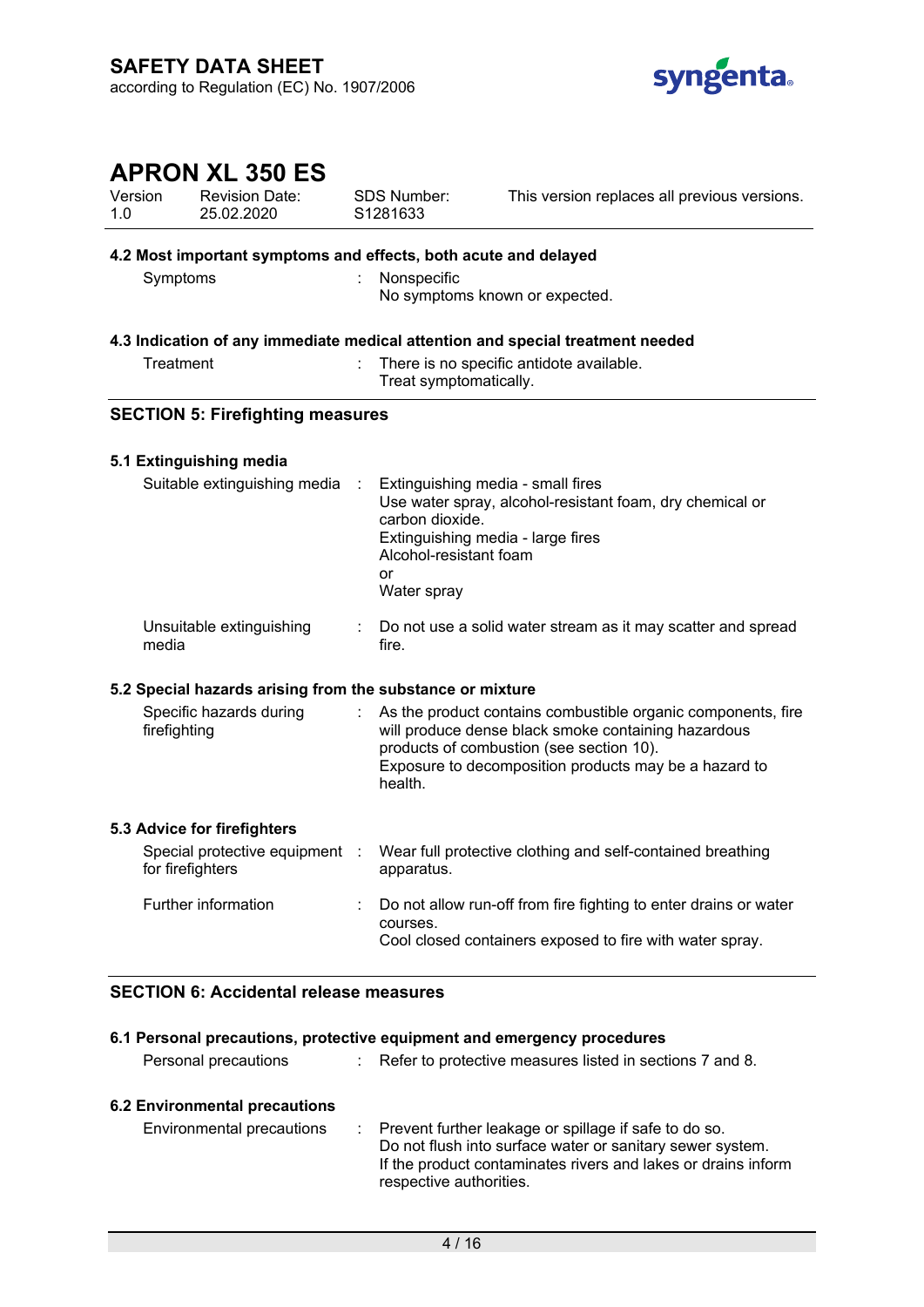

Version 1.0 Revision Date: 25.02.2020

SDS Number: S1281633 This version replaces all previous versions.

### **6.3 Methods and material for containment and cleaning up**

| Methods for cleaning up | : Contain spillage, and then collect with non-combustible<br>absorbent material, (e.g. sand, earth, diatomaceous earth,<br>vermiculite) and place in container for disposal according to<br>local / national regulations (see section 13).<br>Clean contaminated surface thoroughly.<br>Clean with detergents. Avoid solvents.<br>Retain and dispose of contaminated wash water. |
|-------------------------|----------------------------------------------------------------------------------------------------------------------------------------------------------------------------------------------------------------------------------------------------------------------------------------------------------------------------------------------------------------------------------|
|-------------------------|----------------------------------------------------------------------------------------------------------------------------------------------------------------------------------------------------------------------------------------------------------------------------------------------------------------------------------------------------------------------------------|

#### **6.4 Reference to other sections**

For disposal considerations see section 13., Refer to protective measures listed in sections 7 and 8.

#### **SECTION 7: Handling and storage**

#### **7.1 Precautions for safe handling**

| Advice on safe handling                                        | Avoid contact with skin and eyes. | No special protective measures against fire required.<br>When using do not eat, drink or smoke.<br>For personal protection see section 8. |
|----------------------------------------------------------------|-----------------------------------|-------------------------------------------------------------------------------------------------------------------------------------------|
| ' Canditiana far agfa ataraga "inaluding any inaampatibilitiaa |                                   |                                                                                                                                           |

#### **7.2 Conditions for safe storage, including any incompatibilities**

| Requirements for storage<br>areas and containers | No special storage conditions required. Keep containers<br>tightly closed in a dry, cool and well-ventilated place. Keep out<br>of the reach of children. Keep away from food, drink and<br>animal feedingstuffs. |
|--------------------------------------------------|-------------------------------------------------------------------------------------------------------------------------------------------------------------------------------------------------------------------|
| Storage class (TRGS 510)                         | : 12, Non Combustible Liquids                                                                                                                                                                                     |
| Recommended storage<br>temperature               | : $0 - 35$ °C                                                                                                                                                                                                     |

# **7.3 Specific end use(s)**

Specific use(s) : For proper and safe use of this product, please refer to the approval conditions laid down on the product label.

#### **SECTION 8: Exposure controls/personal protection**

#### **8.1 Control parameters**

#### **Occupational Exposure Limits**

| Components        | CAS-No.    | Value type (Form<br>of exposure) | Control parameters | <b>Basis</b> |
|-------------------|------------|----------------------------------|--------------------|--------------|
| metalaxyl-M (ISO) | 70630-17-0 | TWA                              | $5 \text{ mg/m}$   | Syngenta     |

#### **8.2 Exposure controls**

#### **Engineering measures**

THE FOLLOWING RECOMMENDATIONS FOR EXPOSURE CONTROLS/PERSONAL PROTECTION ARE INTENDED FOR THE MANUFACTURE, FORMULATION AND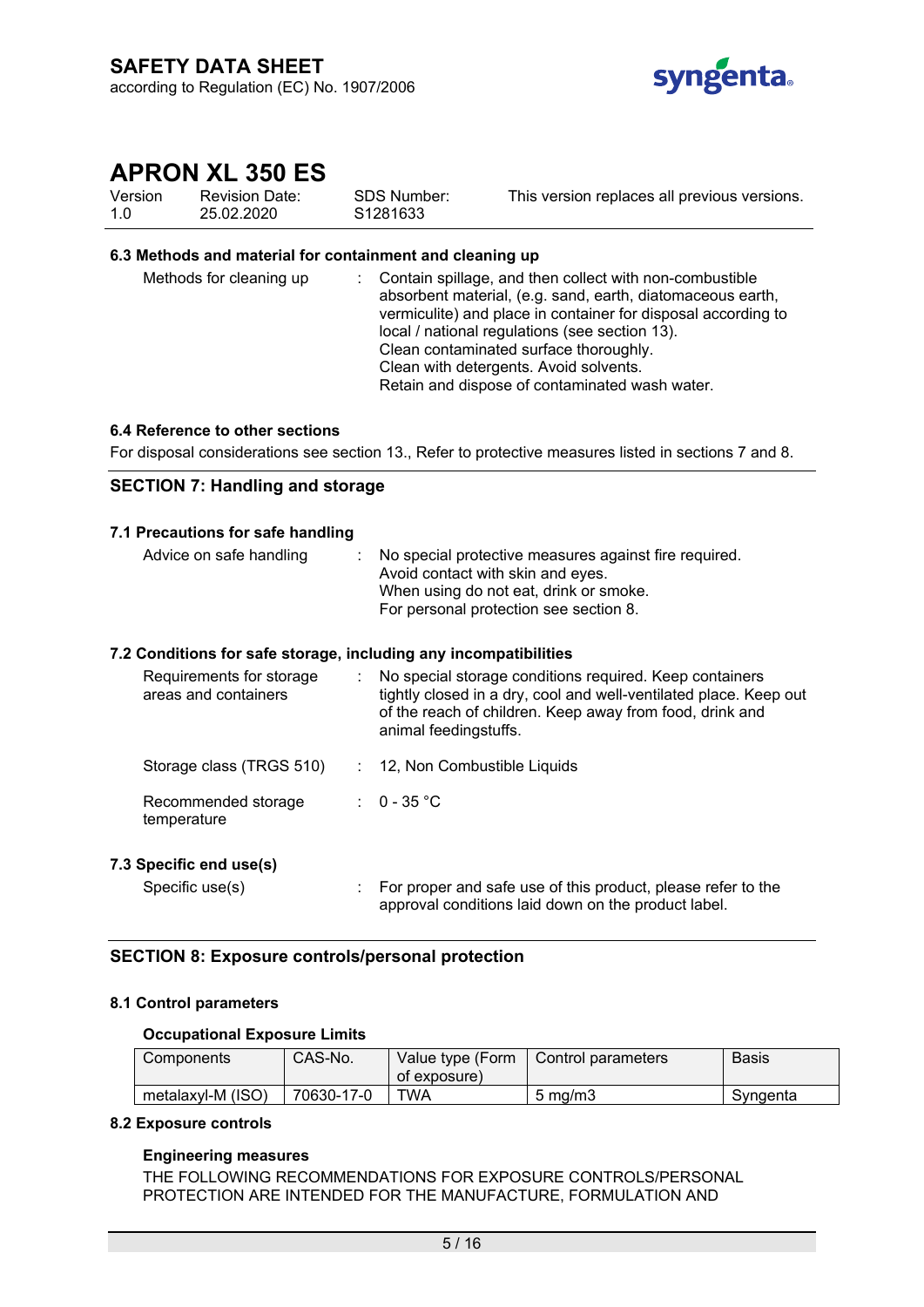

Version 1.0 Revision Date: 25.02.2020

SDS Number: S1281633

This version replaces all previous versions.

PACKAGING OF THE PRODUCT. FOR COMMERCIAL APPLICATIONS AND/OR ON-FARM APPLICATIONS CONSULT THE PRODUCT LABEL.

Containment and/or segregation is the most reliable technical protection measure if exposure cannot be eliminated.

The extent of these protection measures depends on the actual risks in use.

Maintain air concentrations below occupational exposure standards. Where necessary, seek additional occupational hygiene advice.

#### **Personal protective equipment**

| Eye protection           | Tightly fitting safety goggles<br>Always wear eye protection when the potential for inadvertent<br>eye contact with the product cannot be excluded.                                                   |
|--------------------------|-------------------------------------------------------------------------------------------------------------------------------------------------------------------------------------------------------|
|                          | Equipment should conform to EN 166                                                                                                                                                                    |
| Hand protection          |                                                                                                                                                                                                       |
| Remarks                  | No special protective equipment required.                                                                                                                                                             |
| Skin and body protection | No special protective equipment required.<br>Select skin and body protection based on the physical job<br>requirements.                                                                               |
| Respiratory protection   | No personal respiratory protective equipment normally<br>required.<br>When workers are facing concentrations above the exposure<br>limit they must use appropriate certified respirators.             |
| Protective measures      | The use of technical measures should always have priority<br>over the use of personal protective equipment.<br>When selecting personal protective equipment, seek<br>appropriate professional advice. |

# **SECTION 9: Physical and chemical properties**

#### **9.1 Information on basic physical and chemical properties**

| Appearance      | clear                             |
|-----------------|-----------------------------------|
| Colour          | yellow                            |
| Odour           | weak                              |
| Odour Threshold | No data available<br>t.           |
| рH              | $3 - 7$<br>Concentration: 1 % w/v |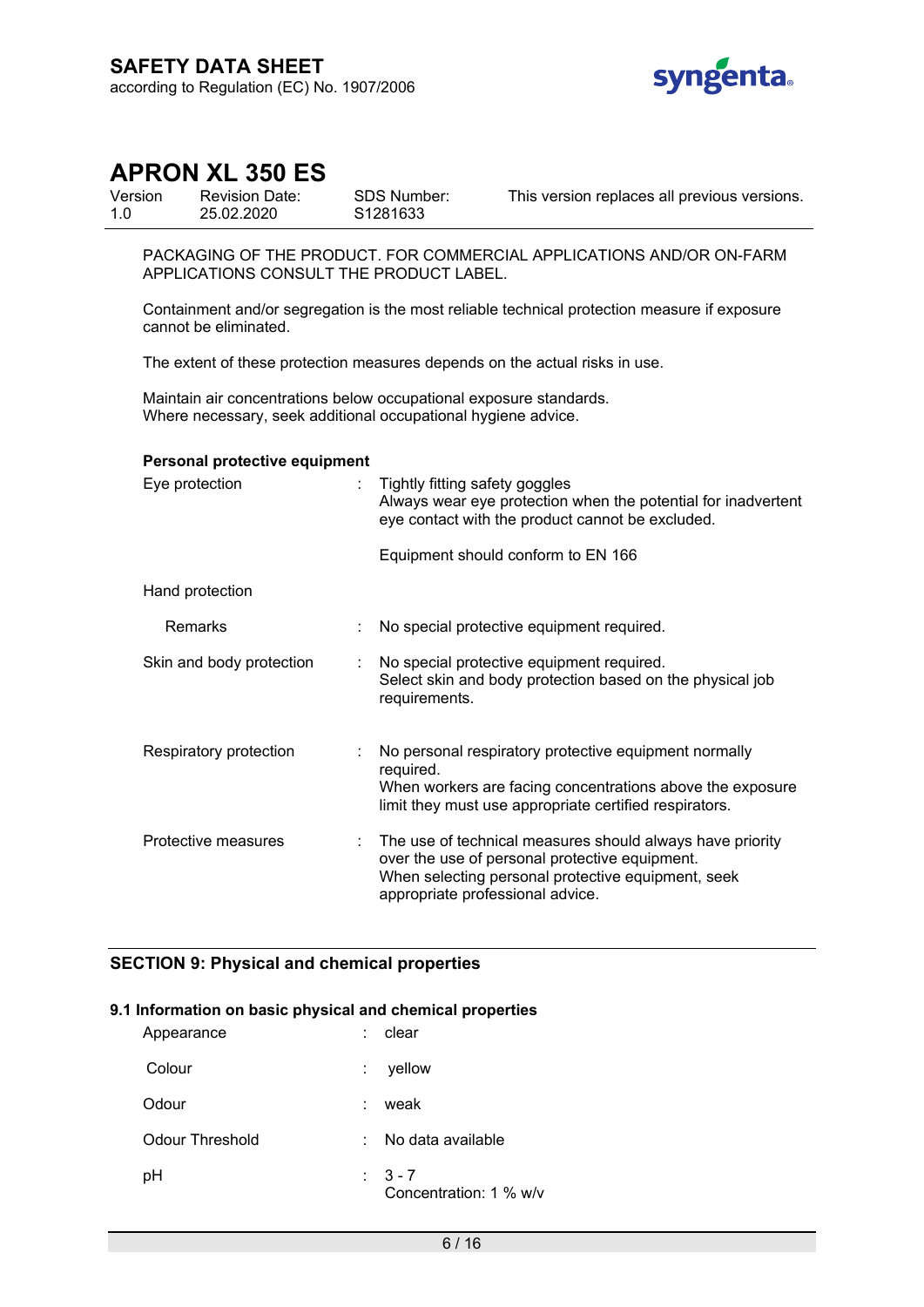

| Version<br>1.0 | <b>Revision Date:</b><br>25.02.2020                                     |                       | SDS Number:<br>S1281633                   | This version replaces all previous versions.             |
|----------------|-------------------------------------------------------------------------|-----------------------|-------------------------------------------|----------------------------------------------------------|
|                | Melting point/range                                                     |                       | : No data available                       |                                                          |
|                | Boiling point/boiling range                                             |                       | >90 °C<br>$(1.013, 25$ hPa)               |                                                          |
|                | Flash point                                                             |                       | Method: Seta closed cup<br>does not flash |                                                          |
|                | Evaporation rate                                                        | $\mathbb{Z}^{n-1}$    | No data available                         |                                                          |
|                | Flammability (solid, gas)                                               |                       | : No data available                       |                                                          |
|                | Upper explosion limit / Upper : No data available<br>flammability limit |                       |                                           |                                                          |
|                | Lower explosion limit / Lower : No data available<br>flammability limit |                       |                                           |                                                          |
|                | Vapour pressure                                                         | $\mathbb{Z}^{\times}$ | No data available                         |                                                          |
|                | Relative vapour density                                                 | $\mathbb{R}^{n}$      | No data available                         |                                                          |
|                | Density                                                                 |                       | 1,07 g/cm3 (20 $°C$ )                     |                                                          |
|                | Solubility(ies)<br>Solubility in other solvents :                       |                       | Miscible                                  |                                                          |
|                | Partition coefficient: n-<br>octanol/water                              |                       | No data available                         |                                                          |
|                | Auto-ignition temperature                                               |                       | $\therefore$ 435 °C                       |                                                          |
|                | Decomposition temperature                                               | ÷.                    | No data available                         |                                                          |
|                | Viscosity<br>Viscosity, dynamic                                         |                       | : $44,2 \text{ mPa.s } (20 \degree C)$    |                                                          |
|                |                                                                         |                       | 16,2 mPa.s (40 °C)                        |                                                          |
|                | <b>Explosive properties</b>                                             |                       | Not explosive                             |                                                          |
|                | Oxidizing properties                                                    |                       |                                           | The substance or mixture is not classified as oxidizing. |
|                | 9.2 Other information                                                   |                       |                                           |                                                          |
|                | Surface tension                                                         |                       | 27,1 mN/m, 100 %, 20 °C                   |                                                          |

# **SECTION 10: Stability and reactivity**

# **10.1 Reactivity**

None reasonably foreseeable.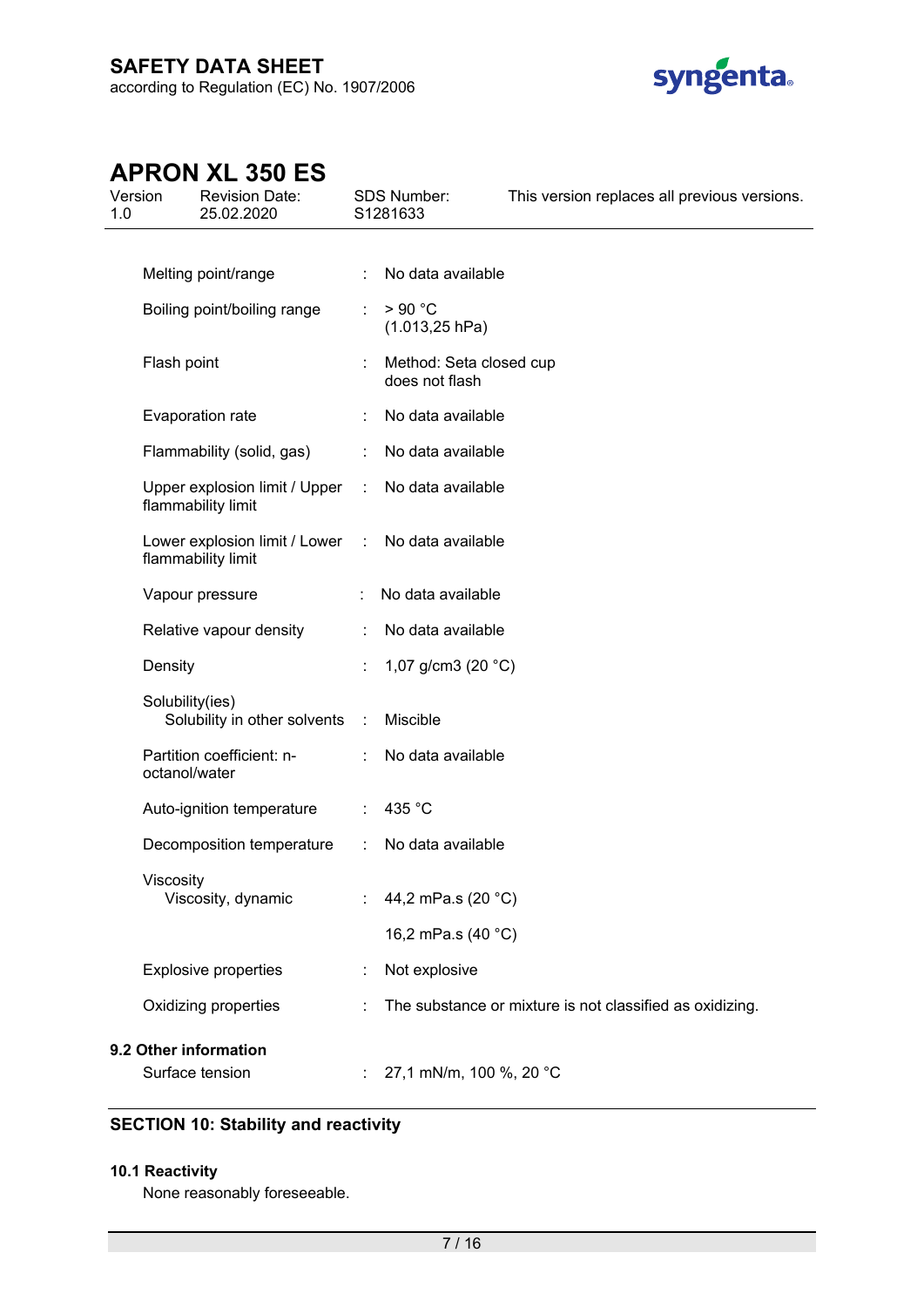

|                    | <b>APRON XL 350 ES</b>                        |                                                        |                                                             |  |  |
|--------------------|-----------------------------------------------|--------------------------------------------------------|-------------------------------------------------------------|--|--|
| Version<br>1.0     | Revision Date:<br>25.02.2020                  | SDS Number:<br>S1281633                                | This version replaces all previous versions.                |  |  |
|                    | <b>10.2 Chemical stability</b>                |                                                        |                                                             |  |  |
|                    | Stable under normal conditions.               |                                                        |                                                             |  |  |
|                    | 10.3 Possibility of hazardous reactions       |                                                        |                                                             |  |  |
|                    | Hazardous reactions                           |                                                        | No dangerous reaction known under conditions of normal use. |  |  |
|                    | <b>10.4 Conditions to avoid</b>               |                                                        |                                                             |  |  |
|                    | Conditions to avoid                           |                                                        | No decomposition if used as directed.                       |  |  |
|                    | 10.5 Incompatible materials                   |                                                        |                                                             |  |  |
| Materials to avoid |                                               | None known.                                            |                                                             |  |  |
|                    | 10.6 Hazardous decomposition products         |                                                        |                                                             |  |  |
|                    | Hazardous decomposition<br>products           |                                                        | : No hazardous decomposition products are known.            |  |  |
|                    | <b>SECTION 11: Toxicological information</b>  |                                                        |                                                             |  |  |
|                    | 11.1 Information on toxicological effects     |                                                        |                                                             |  |  |
|                    | Information on likely routes of :<br>exposure | Ingestion<br>Inhalation<br>Skin contact<br>Eye contact |                                                             |  |  |
|                    | <b>Acute toxicity</b>                         |                                                        |                                                             |  |  |
|                    | <b>Product:</b>                               |                                                        |                                                             |  |  |
|                    | Acute oral toxicity                           |                                                        | LD50 (Rat, female): > 1.000 - < 3.000 mg/kg                 |  |  |

| Acute oral toxicity                       | : LD50 (Rat, female): $> 1.000 - 5.000$ mg/kg                                                                                                                                                                             |
|-------------------------------------------|---------------------------------------------------------------------------------------------------------------------------------------------------------------------------------------------------------------------------|
| Acute dermal toxicity                     | : LD50 (Rat, male and female): $> 4.000$ mg/kg<br>Assessment: The substance or mixture has no acute dermal<br>toxicity                                                                                                    |
| <b>Components:</b>                        |                                                                                                                                                                                                                           |
| metalaxyl-M (ISO):<br>Acute oral toxicity | : LD50 (Rat, male): 953 mg/kg                                                                                                                                                                                             |
|                                           | LD50 (Rat, female): 375 mg/kg                                                                                                                                                                                             |
| Acute inhalation toxicity                 | : LC50 (Rat, male and female): $> 2,29$ mg/l<br>Exposure time: 4 h<br>Test atmosphere: dust/mist<br>Assessment: The substance or mixture has no acute<br>inhalation toxicity<br>Remarks: Highest attainable concentration |
| Acute dermal toxicity                     | LD50 (Rat, male and female): $> 2.000$ mg/kg<br>Assessment: The substance or mixture has no acute dermal                                                                                                                  |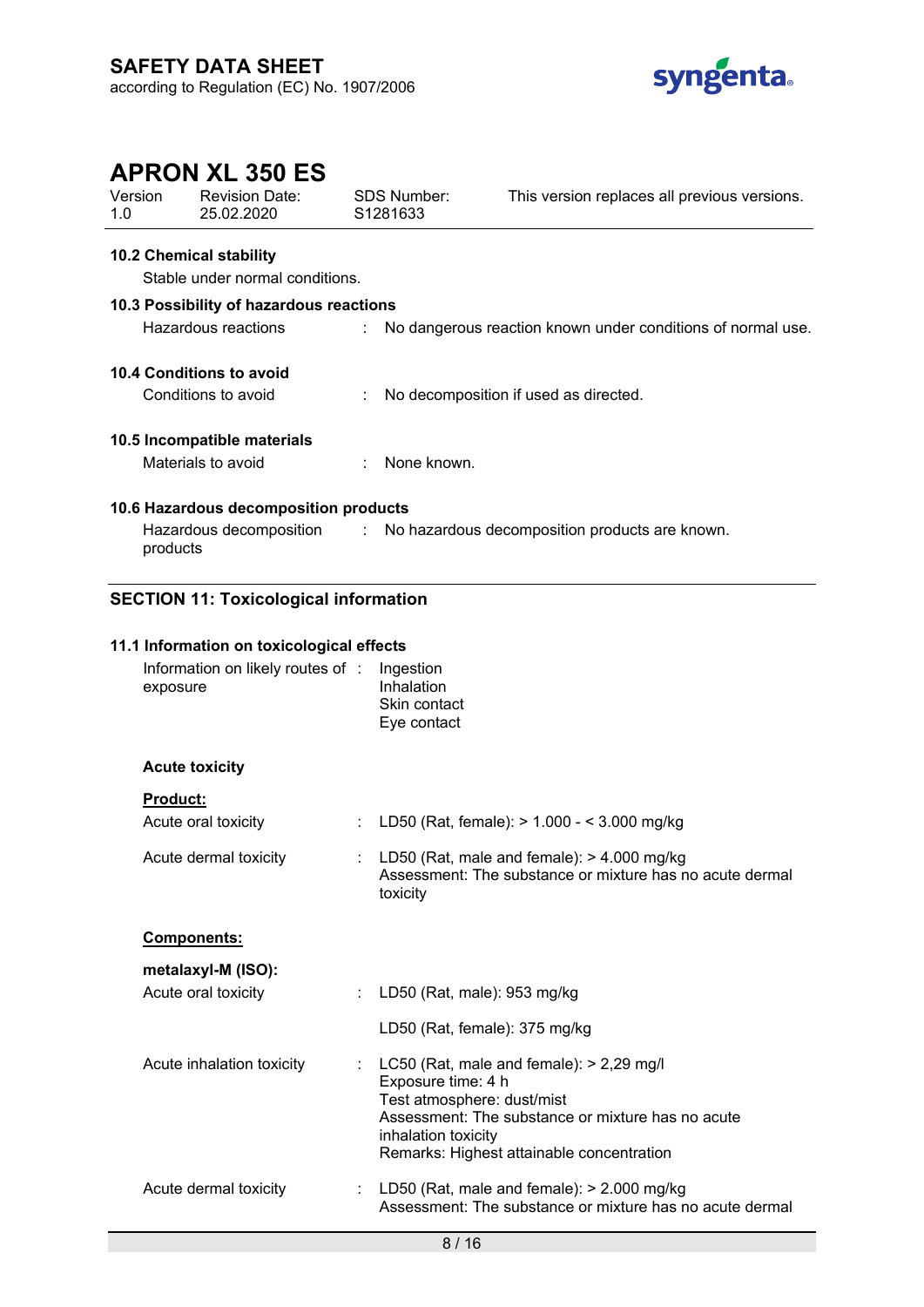

| Version<br>1.0 |                     | <b>APRON XL 350 ES</b><br><b>Revision Date:</b><br>25.02.2020 |   | <b>SDS Number:</b><br>S1281633            | This version replaces all previous versions.                             |
|----------------|---------------------|---------------------------------------------------------------|---|-------------------------------------------|--------------------------------------------------------------------------|
|                |                     |                                                               |   | toxicity                                  |                                                                          |
|                |                     |                                                               |   |                                           | poly(oxy-1,2-ethanediyl), -[2,4,6-tris(1-phenylethyl)phenyl]- -hydroxy-: |
|                | Acute oral toxicity |                                                               |   | : LD50 Oral (Rat): 5.000 mg/kg            |                                                                          |
|                |                     | 1,2-benzisothiazol-3(2H)-one:                                 |   |                                           |                                                                          |
|                |                     | Acute oral toxicity : LD50 (Rat): 1.020 mg/kg                 |   |                                           |                                                                          |
|                |                     | <b>Skin corrosion/irritation</b>                              |   |                                           |                                                                          |
|                | Product:            |                                                               |   |                                           |                                                                          |
|                | Species<br>Result   |                                                               |   | Rabbit<br>No skin irritation              |                                                                          |
|                | <b>Components:</b>  |                                                               |   |                                           |                                                                          |
|                | metalaxyl-M (ISO):  |                                                               |   |                                           |                                                                          |
|                | Species<br>Result   |                                                               |   | Rabbit<br>No skin irritation              |                                                                          |
|                |                     | 1,2-benzisothiazol-3(2H)-one:                                 |   |                                           |                                                                          |
|                | Result              |                                                               | ÷ | Irritating to skin.                       |                                                                          |
|                |                     | Serious eye damage/eye irritation                             |   |                                           |                                                                          |
|                | Product:            |                                                               |   |                                           |                                                                          |
|                | Species<br>Result   |                                                               |   | Rabbit                                    | Irritation to eyes, reversing within 21 days                             |
|                | Components:         |                                                               |   |                                           |                                                                          |
|                | metalaxyl-M (ISO):  |                                                               |   |                                           |                                                                          |
|                | Species<br>Result   |                                                               | ÷ | Rabbit<br>Risk of serious damage to eyes. |                                                                          |
|                |                     | 1,2-benzisothiazol-3(2H)-one:                                 |   |                                           |                                                                          |
|                | Result              |                                                               | ÷ | Risk of serious damage to eyes.           |                                                                          |
|                |                     | Respiratory or skin sensitisation                             |   |                                           |                                                                          |
|                | Product:            |                                                               |   |                                           |                                                                          |
|                | <b>Test Type</b>    |                                                               |   | <b>Buehler Test</b>                       |                                                                          |
|                | Species             |                                                               |   | Guinea pig                                |                                                                          |
|                | Result              |                                                               |   |                                           | Did not cause sensitisation on laboratory animals.                       |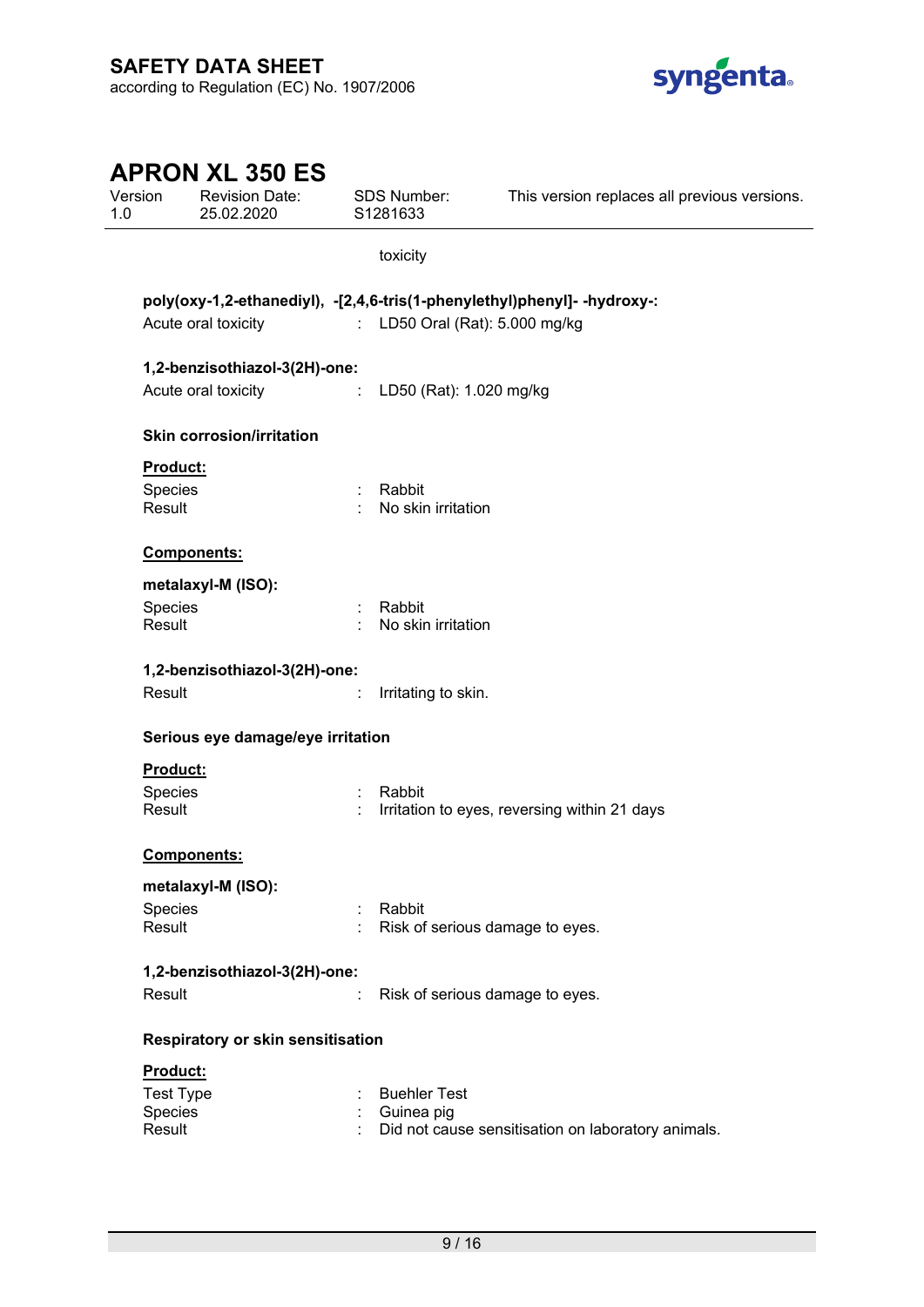

| 1.0 | Version           | <b>Revision Date:</b><br>25.02.2020           |                      | SDS Number:<br>S1281633 | This version replaces all previous versions.                                                                                                        |
|-----|-------------------|-----------------------------------------------|----------------------|-------------------------|-----------------------------------------------------------------------------------------------------------------------------------------------------|
|     |                   | Components:                                   |                      |                         |                                                                                                                                                     |
|     |                   | metalaxyl-M (ISO):                            |                      |                         |                                                                                                                                                     |
|     | Species<br>Result |                                               |                      | Guinea pig              | Did not cause sensitisation on laboratory animals.                                                                                                  |
|     |                   | 1,2-benzisothiazol-3(2H)-one:                 |                      |                         |                                                                                                                                                     |
|     | Result            |                                               |                      |                         | Probability or evidence of skin sensitisation in humans                                                                                             |
|     |                   | <b>Germ cell mutagenicity</b>                 |                      |                         |                                                                                                                                                     |
|     |                   | <b>Components:</b>                            |                      |                         |                                                                                                                                                     |
|     | Assessment        | metalaxyl-M (ISO):<br>Germ cell mutagenicity- |                      |                         | : Animal testing did not show any mutagenic effects.                                                                                                |
|     | Assessment        |                                               |                      |                         | poly(oxy-1,2-ethanediyl), -[2,4,6-tris(1-phenylethyl)phenyl]- -hydroxy-:<br>Germ cell mutagenicity- : In vitro tests did not show mutagenic effects |
|     |                   | Carcinogenicity                               |                      |                         |                                                                                                                                                     |
|     |                   | Components:                                   |                      |                         |                                                                                                                                                     |
|     | Assessment        | metalaxyl-M (ISO):<br>Carcinogenicity -       | ÷.                   |                         | No evidence of carcinogenicity in animal studies.                                                                                                   |
|     |                   | <b>Reproductive toxicity</b>                  |                      |                         |                                                                                                                                                     |
|     |                   | <b>Components:</b>                            |                      |                         |                                                                                                                                                     |
|     | Assessment        | metalaxyl-M (ISO):<br>Reproductive toxicity - |                      |                         | : No toxicity to reproduction                                                                                                                       |
|     |                   | <b>STOT - repeated exposure</b>               |                      |                         |                                                                                                                                                     |
|     |                   | Components:                                   |                      |                         |                                                                                                                                                     |
|     |                   | metalaxyl-M (ISO):                            |                      |                         |                                                                                                                                                     |
|     | Assessment        |                                               | $\ddot{\phantom{a}}$ |                         | The substance or mixture is not classified as specific target<br>organ toxicant, single exposure.                                                   |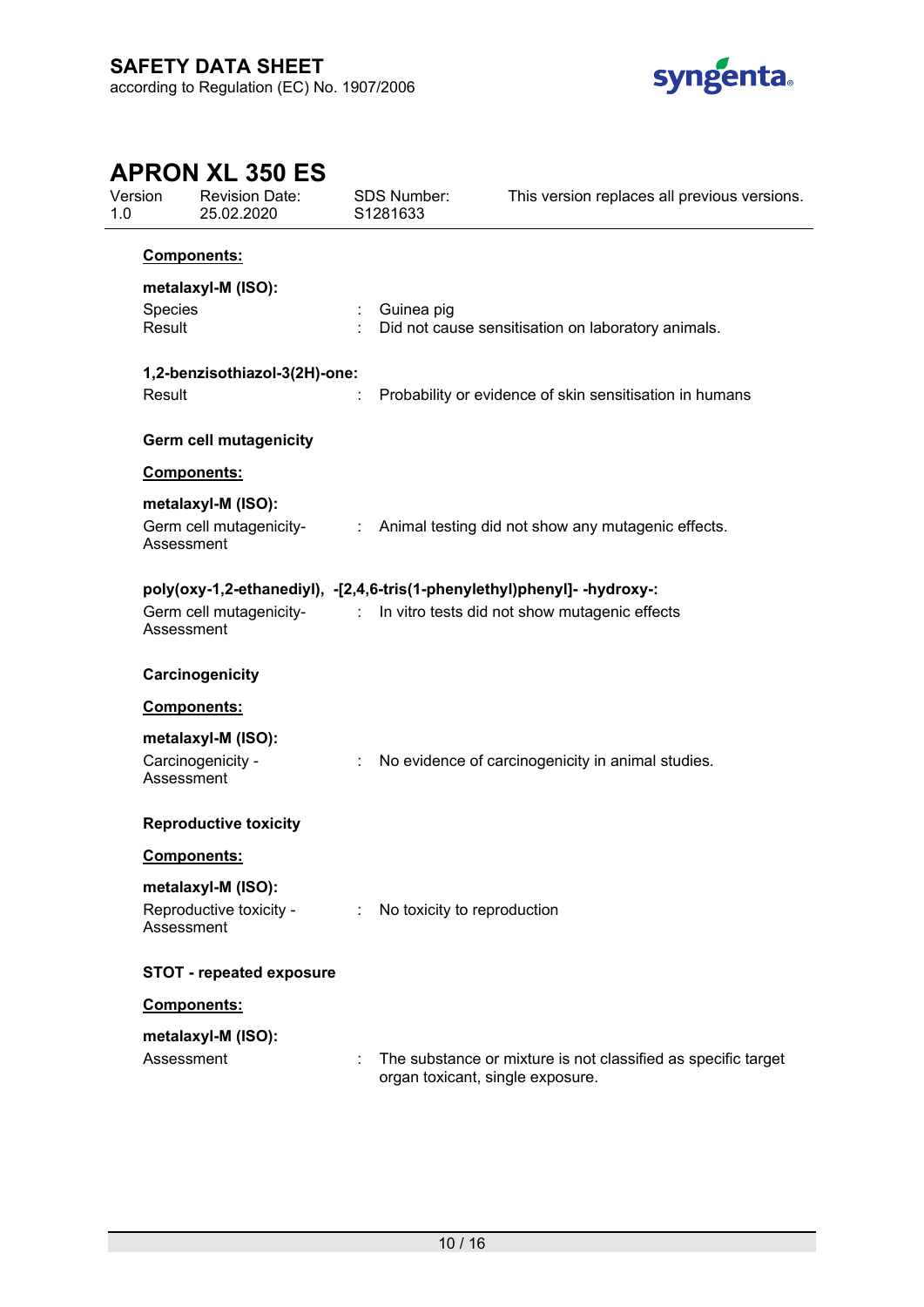

Version 1.0 Revision Date: 25.02.2020

SDS Number: S1281633

This version replaces all previous versions.

# **SECTION 12: Ecological information**

# **12.1 Toxicity**

| Product:                                                                       |                                                                                                                                             |
|--------------------------------------------------------------------------------|---------------------------------------------------------------------------------------------------------------------------------------------|
| Toxicity to fish                                                               | : LC50 (Oncorhynchus mykiss (rainbow trout)): > 100 mg/l<br>Exposure time: 96 h                                                             |
| Toxicity to daphnia and other :<br>aquatic invertebrates                       | EC50 (Daphnia magna (Water flea)): 54,4 mg/l<br>Exposure time: 48 h                                                                         |
| Toxicity to algae/aquatic<br>plants                                            | : ErC50 (Desmodesmus subspicatus (green algae)): > 100 mg/l<br>Exposure time: 72 h                                                          |
|                                                                                | NOEC (Desmodesmus subspicatus (green algae)): 32 mg/l<br>Exposure time: 72 h                                                                |
| Components:                                                                    |                                                                                                                                             |
| metalaxyl-M (ISO):                                                             |                                                                                                                                             |
| Toxicity to fish                                                               | LC50 (Oncorhynchus mykiss (rainbow trout)): > 100 mg/l<br>Exposure time: 96 h                                                               |
| Toxicity to daphnia and other :<br>aquatic invertebrates                       | EC50 (Daphnia magna (Water flea)): > 100 mg/l<br>Exposure time: 48 h                                                                        |
| Toxicity to algae/aquatic<br>plants                                            | ErC50 (Pseudokirchneriella subcapitata (green algae)): 271<br>mg/l<br>Exposure time: 96 h                                                   |
|                                                                                | NOEC (Pseudokirchneriella subcapitata (green algae)): 19,7<br>mg/l<br>End point: Growth rate<br>Exposure time: 96 h                         |
| Toxicity to microorganisms                                                     | $\therefore$ EC50 (activated sludge): > 100 mg/l<br>Exposure time: 3 h                                                                      |
| Toxicity to fish (Chronic<br>toxicity)                                         | NOEC: 50 mg/l<br>Exposure time: 28 d<br>Species: Oncorhynchus mykiss (rainbow trout)                                                        |
| Toxicity to daphnia and other :<br>aquatic invertebrates<br>(Chronic toxicity) | NOEC: 25 mg/l<br>Exposure time: 21 d<br>Species: Daphnia magna (Water flea)                                                                 |
|                                                                                |                                                                                                                                             |
| Toxicity to fish                                                               | poly(oxy-1,2-ethanediyl), -[2,4,6-tris(1-phenylethyl)phenyl]- -hydroxy-:<br>LC50 (Danio rerio (zebra fish)): 21 mg/l<br>Exposure time: 96 h |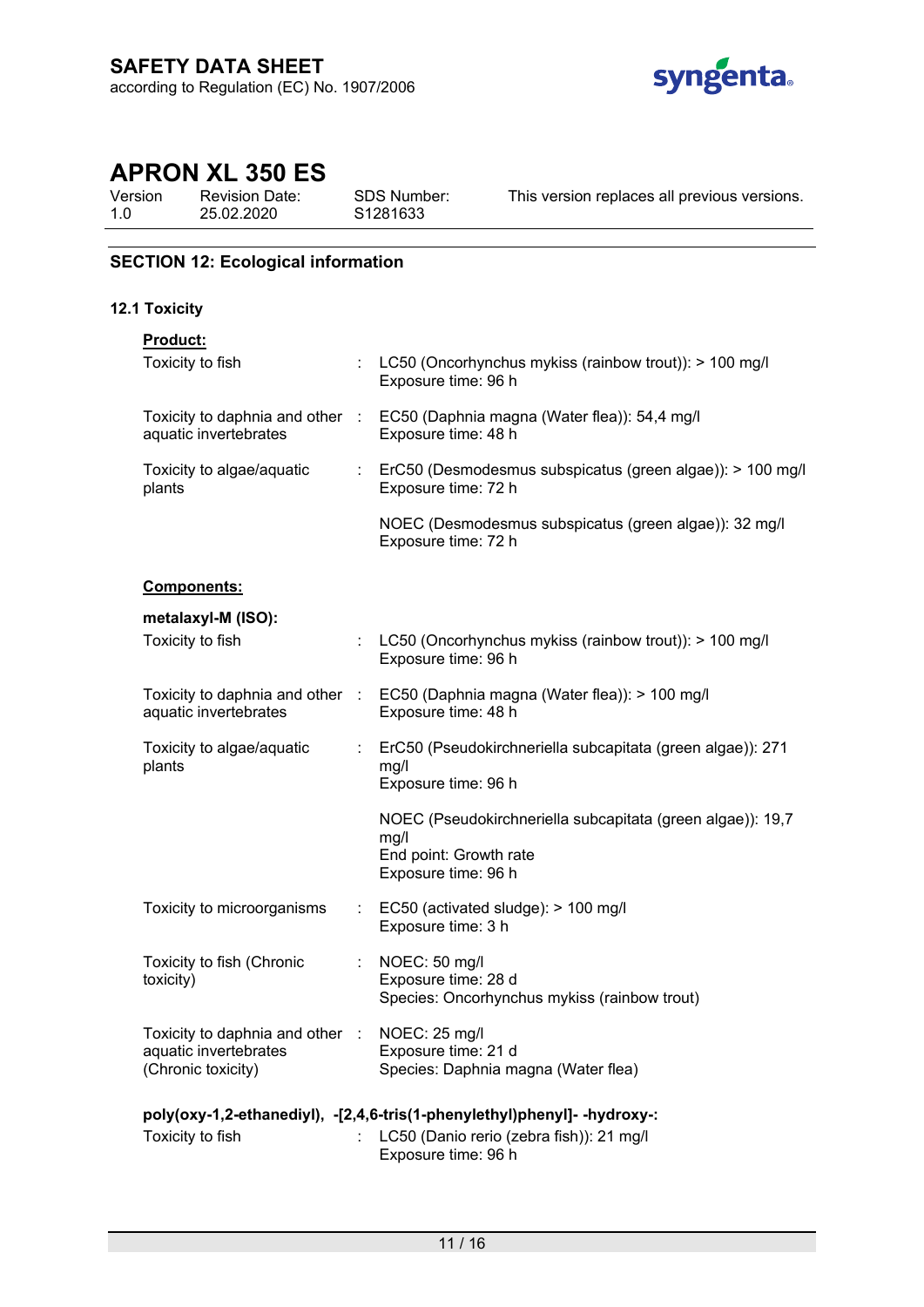

# **APRON XL 350 ES** Version 1.0 Revision Date: 25.02.2020 SDS Number: S1281633 This version replaces all previous versions. **Ecotoxicology Assessment** Chronic aquatic toxicity : Harmful to aquatic life with long lasting effects. **1,2-benzisothiazol-3(2H)-one: Ecotoxicology Assessment** Acute aquatic toxicity : Very toxic to aquatic life. **12.2 Persistence and degradability Components: metalaxyl-M (ISO):** Biodegradability : Result: Not readily biodegradable. Stability in water : Degradation half life: 22,4 - 47,5 d Remarks: Product is not persistent. **12.3 Bioaccumulative potential Components: metalaxyl-M (ISO):** Bioaccumulation : Remarks: Low bioaccumulation potential. Partition coefficient: noctanol/water : log Pow: 1,71 (25 °C) **12.4 Mobility in soil Components: metalaxyl-M (ISO):** Distribution among environmental compartments : Remarks: Metalaxyl has a range from low to very high mobility in soil depending on soil type. Stability in soil : Dissipation time: < 50 d Percentage dissipation: 50 % (DT50) Remarks: Product is not persistent. **12.5 Results of PBT and vPvB assessment Product:**

| <b>FIUUUUL.</b> |                                                                                                                                                                                                               |
|-----------------|---------------------------------------------------------------------------------------------------------------------------------------------------------------------------------------------------------------|
| Assessment      | This substance/mixture contains no components considered<br>to be either persistent, bioaccumulative and toxic (PBT), or<br>very persistent and very bioaccumulative (vPvB) at levels of<br>$0.1\%$ or higher |
|                 |                                                                                                                                                                                                               |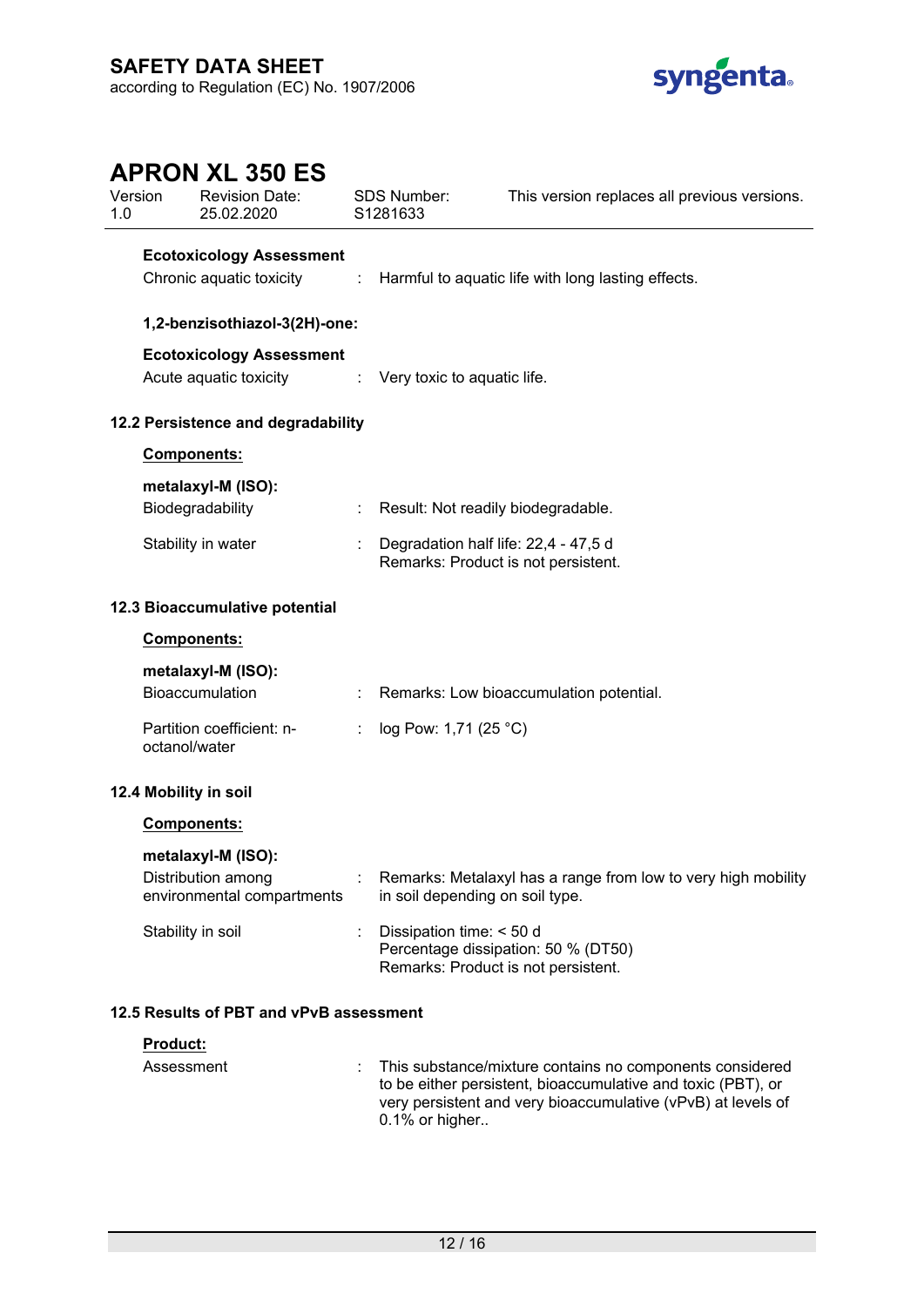

| Version<br>1.0                                                           |                                         | <b>Revision Date:</b><br>25.02.2020             |  | <b>SDS Number:</b><br>S1281633                                                                                                                                                       | This version replaces all previous versions.                                                                                                                                                                         |  |  |
|--------------------------------------------------------------------------|-----------------------------------------|-------------------------------------------------|--|--------------------------------------------------------------------------------------------------------------------------------------------------------------------------------------|----------------------------------------------------------------------------------------------------------------------------------------------------------------------------------------------------------------------|--|--|
|                                                                          | <b>Components:</b>                      |                                                 |  |                                                                                                                                                                                      |                                                                                                                                                                                                                      |  |  |
|                                                                          |                                         | metalaxyl-M (ISO):                              |  |                                                                                                                                                                                      |                                                                                                                                                                                                                      |  |  |
|                                                                          | Assessment                              |                                                 |  | $(vPvB)$                                                                                                                                                                             | This substance is not considered to be persistent,<br>bioaccumulating and toxic (PBT) This substance is not<br>considered to be very persistent and very bioaccumulating                                             |  |  |
| poly(oxy-1,2-ethanediyl), -[2,4,6-tris(1-phenylethyl)phenyl]- -hydroxy-: |                                         |                                                 |  |                                                                                                                                                                                      |                                                                                                                                                                                                                      |  |  |
|                                                                          | Assessment                              |                                                 |  | This substance is not considered to be persistent,<br>bioaccumulating and toxic (PBT) This substance is not<br>considered to be very persistent and very bioaccumulating<br>$(VPvB)$ |                                                                                                                                                                                                                      |  |  |
|                                                                          |                                         | 12.6 Other adverse effects<br>No data available |  |                                                                                                                                                                                      |                                                                                                                                                                                                                      |  |  |
|                                                                          |                                         | <b>SECTION 13: Disposal considerations</b>      |  |                                                                                                                                                                                      |                                                                                                                                                                                                                      |  |  |
|                                                                          |                                         |                                                 |  |                                                                                                                                                                                      |                                                                                                                                                                                                                      |  |  |
|                                                                          | 13.1 Waste treatment methods<br>Product |                                                 |  | chemical or used container.<br>incineration.<br>local regulations.                                                                                                                   | Do not contaminate ponds, waterways or ditches with<br>Do not dispose of waste into sewer.<br>Where possible recycling is preferred to disposal or<br>If recycling is not practicable, dispose of in compliance with |  |  |
|                                                                          |                                         |                                                 |  | 53103                                                                                                                                                                                | Hazardous waste according to ÖNORM S 2100, key code                                                                                                                                                                  |  |  |
|                                                                          |                                         | Contaminated packaging                          |  | Empty remaining contents.<br>Triple rinse containers.<br>Do not re-use empty containers.                                                                                             | Empty containers should be taken to an approved waste<br>handling site for recycling or disposal.                                                                                                                    |  |  |
|                                                                          | <b>Waste Code</b>                       |                                                 |  | by hazardous substances                                                                                                                                                              | 15 01 10, packaging containing residues of or contaminated                                                                                                                                                           |  |  |

# **SECTION 14: Transport information**

#### **14.1 UN number**

Not regulated as a dangerous good

## **14.2 UN proper shipping name**

Not regulated as a dangerous good

## **14.3 Transport hazard class(es)**

Not regulated as a dangerous good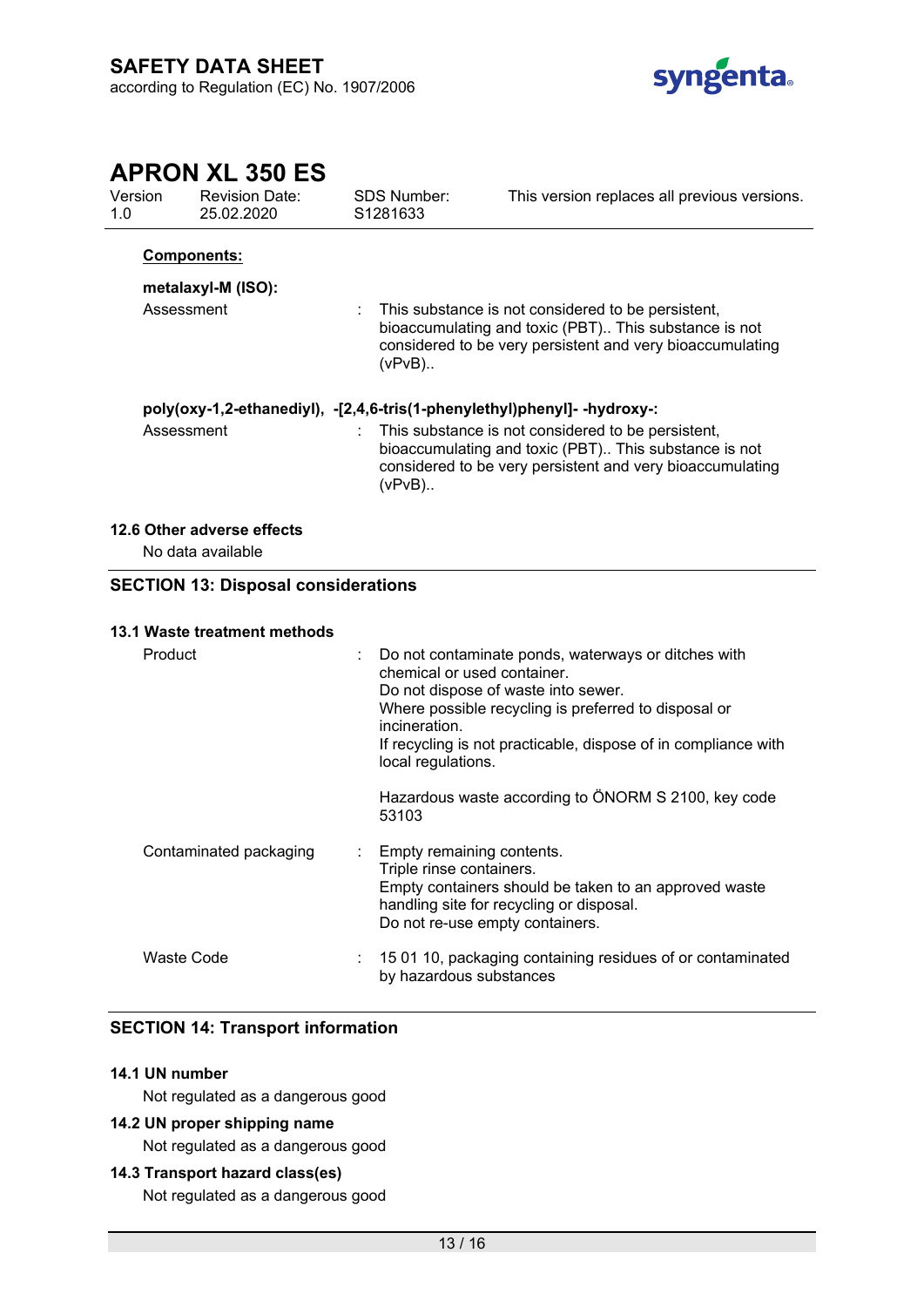

Version 1.0 Revision Date: 25.02.2020

SDS Number: S1281633

This version replaces all previous versions.

#### **14.4 Packing group**

Not regulated as a dangerous good

#### **14.5 Environmental hazards**

Not regulated as a dangerous good

#### **14.6 Special precautions for user**

Remarks : Not classified as dangerous in the meaning of transport regulations.

#### **14.7 Transport in bulk according to Annex II of Marpol and the IBC Code**

Not applicable for product as supplied.

## **SECTION 15: Regulatory information**

#### **15.1 Safety, health and environmental regulations/legislation specific for the substance or mixture**

| REACH - Candidate List of Substances of Very High<br>Concern for Authorisation (Article 59).                                         | Not applicable |
|--------------------------------------------------------------------------------------------------------------------------------------|----------------|
| Regulation (EC) No 1005/2009 on substances that<br>deplete the ozone layer                                                           | Not applicable |
| Regulation (EC) No 850/2004 on persistent organic<br>pollutants                                                                      | Not applicable |
| Regulation (EC) No 649/2012 of the European<br>Parliament and the Council concerning the export and<br>import of dangerous chemicals | Not applicable |

Seveso III: Directive 2012/18/EU of the European Parliament and of the Council on the control of major-accident hazards involving dangerous substances. Not applicable

#### **Other regulations:**

Take note of Directive 98/24/EC on the protection of the health and safety of workers from the risks related to chemical agents at work.

#### **15.2 Chemical safety assessment**

A Chemical Safety Assessment is not required for this substance when it is used in the specified applications.

## **SECTION 16: Other information**

#### **Full text of H-Statements**

| : Harmful if swallowed.                |
|----------------------------------------|
| : Causes skin irritation.              |
| : May cause an allergic skin reaction. |
| : Causes serious eye damage.           |
|                                        |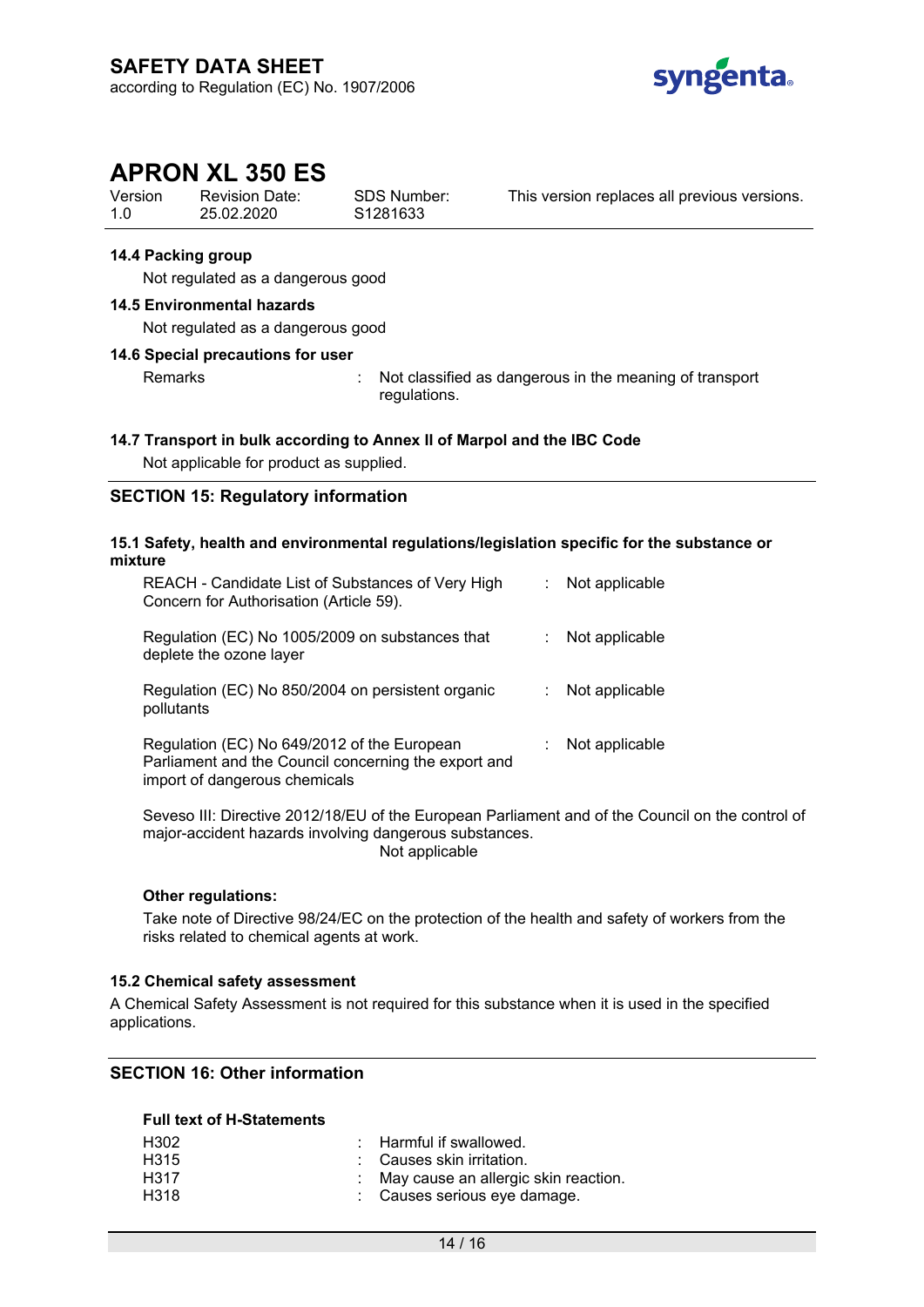

| Version<br>1.0                                                                                        | Revision Date:<br>25.02.2020 |  | SDS Number:<br>S <sub>1281633</sub>                                                                                                                      | This version replaces all previous versions.       |
|-------------------------------------------------------------------------------------------------------|------------------------------|--|----------------------------------------------------------------------------------------------------------------------------------------------------------|----------------------------------------------------|
| H400<br>H412                                                                                          |                              |  | Very toxic to aquatic life.                                                                                                                              | Harmful to aquatic life with long lasting effects. |
| <b>Full text of other abbreviations</b>                                                               |                              |  |                                                                                                                                                          |                                                    |
| Acute Tox.<br><b>Aquatic Acute</b><br><b>Aquatic Chronic</b><br>Eye Dam.<br>Skin Irrit.<br>Skin Sens. |                              |  | Acute toxicity<br>Short-term (acute) aquatic hazard<br>Long-term (chronic) aquatic hazard<br>Serious eye damage<br>Skin irritation<br>Skin sensitisation |                                                    |

ADN - European Agreement concerning the International Carriage of Dangerous Goods by Inland Waterways; ADR - European Agreement concerning the International Carriage of Dangerous Goods by Road; AICS - Australian Inventory of Chemical Substances; ASTM - American Society for the Testing of Materials; bw - Body weight; CLP - Classification Labelling Packaging Regulation; Regulation (EC) No 1272/2008; CMR - Carcinogen, Mutagen or Reproductive Toxicant; DIN - Standard of the German Institute for Standardisation; DSL - Domestic Substances List (Canada); ECHA - European Chemicals Agency; EC-Number - European Community number; ECx - Concentration associated with x% response; ELx - Loading rate associated with x% response; EmS - Emergency Schedule; ENCS - Existing and New Chemical Substances (Japan); ErCx - Concentration associated with x% growth rate response; GHS - Globally Harmonized System; GLP - Good Laboratory Practice; IARC - International Agency for Research on Cancer; IATA - International Air Transport Association; IBC - International Code for the Construction and Equipment of Ships carrying Dangerous Chemicals in Bulk; IC50 - Half maximal inhibitory concentration; ICAO - International Civil Aviation Organization; IECSC - Inventory of Existing Chemical Substances in China; IMDG - International Maritime Dangerous Goods; IMO - International Maritime Organization; ISHL - Industrial Safety and Health Law (Japan); ISO - International Organisation for Standardization; KECI - Korea Existing Chemicals Inventory; LC50 - Lethal Concentration to 50 % of a test population; LD50 - Lethal Dose to 50% of a test population (Median Lethal Dose); MARPOL - International Convention for the Prevention of Pollution from Ships; n.o.s. - Not Otherwise Specified; NO(A)EC - No Observed (Adverse) Effect Concentration; NO(A)EL - No Observed (Adverse) Effect Level; NOELR - No Observable Effect Loading Rate; NZIoC - New Zealand Inventory of Chemicals; OECD - Organization for Economic Co-operation and Development; OPPTS - Office of Chemical Safety and Pollution Prevention; PBT - Persistent, Bioaccumulative and Toxic substance; PICCS - Philippines Inventory of Chemicals and Chemical Substances; (Q)SAR - (Quantitative) Structure Activity Relationship; REACH - Regulation (EC) No 1907/2006 of the European Parliament and of the Council concerning the Registration, Evaluation, Authorisation and Restriction of Chemicals; RID - Regulations concerning the International Carriage of Dangerous Goods by Rail; SADT - Self-Accelerating Decomposition Temperature; SDS - Safety Data Sheet; SVHC - Substance of Very High Concern; TCSI - Taiwan Chemical Substance Inventory; TRGS - Technical Rule for Hazardous Substances; TSCA - Toxic Substances Control Act (United States); UN - United Nations; vPvB - Very Persistent and Very Bioaccumulative

#### **Further information**

| <b>Classification of the mixture:</b> | <b>Classification procedure:</b> |                                     |
|---------------------------------------|----------------------------------|-------------------------------------|
| Acute Tox, 4                          | H302                             | Based on product data or assessment |
| Eve Irrit. 2                          | H319                             | Based on product data or assessment |

The information provided in this Safety Data Sheet is correct to the best of our knowledge, information and belief at the date of its publication. The information given is designed only as a guidance for safe handling, use, processing, storage, transportation, disposal and release and is